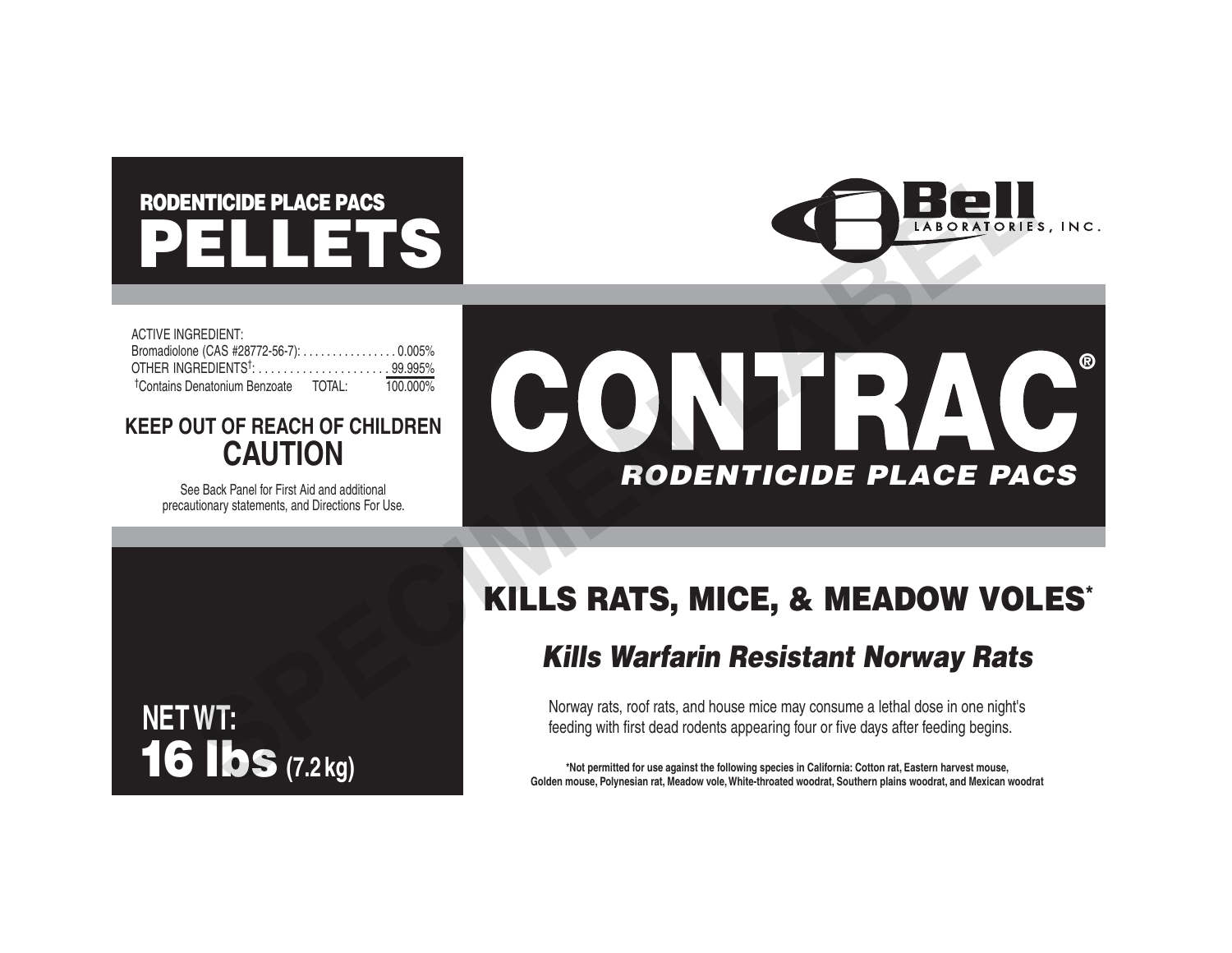#### **FIRST AID**

| HAVE LABEL WITH YOU WHEN OBTAINING TREATMENT ADVICE |                                                                                                                                                                                                                                                                        |  |  |  |
|-----------------------------------------------------|------------------------------------------------------------------------------------------------------------------------------------------------------------------------------------------------------------------------------------------------------------------------|--|--|--|
| If Swallowed                                        | • Call a poison control center, doctor, or 1-877-854-2494 immediately for treatment advice.<br>• Have a person sip a glass of water if able to swallow.<br>. Do not induce vomiting unless told to do so by the poison control center or doctor.                       |  |  |  |
| If in Eyes                                          | • Hold eye open and rinse slowly and gently with water for 15-20 minutes.<br>• Remove contact lenses, if present, after the first 5 minutes, then continue rinsing eye.<br>• Call a poison control center, doctor, or 1-877-854-2494 immediately for treatment advice. |  |  |  |

#### **NOTE TO PHYSICIAN**

If swallowed or absorbed through the skin, this material may reduce the clotting ability of the blood and cause bleeding. If ingested, administer Vitamin K<sub>1</sub> intramuscularly or orally. Repeat as necessary based on monitoring of prothrombin times.

> **TREATMENT FOR PET POISONING** If animal eats bait, call veterinarian at once. **NOTE TO VETERINARIAN**

**Anticoagulant Bromadiolone:** For animals ingesting bait and/or showing poisoning signs (bleeding or elevated prothrombin times), give Vitamin K<sub>1</sub>. If needed, check prothrombin times every 3 days until values return to normal (up to 30 days). In severe cases, blood transfusions may be needed.

#### **PRECAUTIONARY STATEMENTS**

#### **Hazards to Humans and Domestic Animals**

**CAUTION:** Harmful if swallowed. Causes moderate eye irritation. Keep away from children, domestic animals and pets. Do not get in eyes or on clothing. Remove and wash contaminated clothing before reuse. All handlers (including applicators) must wear: shoes plus socks, and gloves. Any person who retrieves carcasses or unused bait following application of this product must wear gloves.

#### **User Safety Requirements**

Follow manufacturer's instructions for cleaning/maintaining PPE. If no such instructions for washables exist, use detergent and hot water. Keep and wash PPE separately from other laundry. Users should remove clothing/PPE immediately if pesticide gets inside. Remove PPE immediately after handling this product. Wash the outside of gloves before removing. As soon as possible, wash hands thoroughly after applying bait and before eating, drinking, chewing gum, using tobacco or using the toilet and change into clean clothing.

#### **ENVIRONMENTAL HAZARDS**

This product is extremely toxic to fish, birds and other wildlife. Dogs, cats, and predatory and scavenging mammals and birds might be poisoned if they feed upon animals that have eaten this bait. Do not apply this product directly to water or to areas where surface water is present or to intertidal areas below the mean high water mark.

#### **DIRECTIONS FOR USE**

It is a violation of Federal law to use this product in a manner inconsistent with its labeling. **READ THIS LABEL:** Read this entire label and follow all use directions and use precautions. Use only for sites, pests and application methods described on the label.

**IMPORTANT:** Do not expose children, pets, or nontarget animals to rodenticides. To help to prevent accidents: 1. Store unused product out of reach of children and pets.

2. Apply bait in locations out of reach of children, pets, domestic animals and nontarget wildlife, or in tamper-resistant bait stations. These stations must be resistant to destruction by dogs and by children under six years of age, and must be used in a manner that prevents such children from reaching into bait compartments and obtaining bait.



### KILLS RATS, MICE, & MEADOW VOLES\* *Kills Warfarin Resistant Norway Rats*

Norway rats, roof rats, and house mice may consume a lethal dose in one night's feeding with first dead rodents appearing four or five days after feeding begins.

#### ACTIVE INGREDIENT:

| Bromadiolone (CAS #28772-56-7): 0.005%    |        |          |
|-------------------------------------------|--------|----------|
|                                           |        |          |
| <sup>†</sup> Contains Denatonium Benzoate | TOTAL: | 100.000% |

### **KEEP OUT OF REACH OF CHILDREN CAUTION**

See side panels for First Aid and additional precautionary statements, and Directions For Use.

#### **STORAGE AND DISPOSAL**

Do not contaminate water, food or feed by storage or disposal.

**Pesticide Storage:** Store only in original container in a cool, dry place inaccessible to children and pets. Keep containers closed and away from other chemicals.

**Pesticide Disposal:** Wastes resulting from the use of this product may be placed in trash or delivered to an approved waste disposal facility.

**Pesticide Container:** Nonrefillable container. Do not reuse or refill this container. Offer for recycling, if available. Dispose of empty container by placing in trash, at an approved waste disposal facility or by incineration. Call your Local Waste Agency for any questions on proper disposal.

**WARRANTY:** To the extent consistent with applicable law, seller makes no warranty, expressed or implied, concerning the use of this product other than indicated on the label. Buyer assumes all risk of use and/or handling of this material when such use and/or handling is contrary to label instructions.

#### NET WEIGHT: 16 lbs **(7.2 kg)** LABORATORIES, INC. 291 x 0.88 oz (25g) Place Pac Pellets EPA REG. NO. 12455-86 Manufactured by: 3699 Kinsman Blvd. Madison, WI 53704 U.S.A. www.belllabs.com WW.Delliabs.com<br> **MADE IN USA** EPA EST. NO. 12455-WI-1

#### **DIRECTIONS FOR USE** (Continued from other panel)

 If bait can be shaken from bait stations when they are lifted, units must be secured or otherwise immobilized. Stronger bait stations are needed in areas open to hoofed livestock, raccoons, bears, or other potentially destructive animals, or in areas prone to vandalism.

3. Dispose of product container and unused, spoiled, or unconsumed bait as specified on this label.

#### **Bait stations are mandatory for outdoor, above ground use. Tamper-resistant bait stations must be used wherever children, pets, non-target mammals or birds may have access to the bait placement location.**

**USE RESTRICTIONS:** This product may only be used to control the following rodent pests in and around man-made structures: House mouse (*Mus musculus*), Norway rat (*Rattus norvegicus*), Roof rat (*Rattus rattus*), Cotton rat\* (*Sigmodon hispidus*), Eastern harvest mouse\* (*Reithrodontomys humuli*), Golden mouse\* (*Ochrotomys nuttalli*), Polynesian rat\* (*Rattus exulans*), Meadow vole\* (*Microtus pennsylvanicus*), White-throated woodrat\* (*Neotoma albigula*), Southern plains woodrat\* (*Neotoma micropus*), and Mexican woodrat\* (*Neotoma mexicana*). This product must be used in and within 100 feet of man-made structures constructed in a manner so as to be vulnerable to commensal rodent invasions and/or to harboring or attracting rodent infestations. Examples of such structures include homes and other permanent or temporary residences, food processing facilities, industrial and commercial buildings, trash receptacles, agricultural and public buildings, transport vehicles (ships, trains, aircraft), docks and port or terminal buildings and related structures around and associated with these sites. Fence and perimeter baiting, beyond 100 feet from a structure as defined above, is prohibited. This product must not be applied directly to food or feed crops.

Burrow baiting with Contrac Rodenticide Place Pacs is prohibited.

Do not place near or inside ventilation duct openings. Do not contaminate water, food, feedstuffs, food or feed handling equipment, or milk or meat handling equipment or surfaces that come into direct contact with food. When used in USDA inspected facilities, this product must be applied in tamper-resistant bait stations. Do not broadcast bait. Do not use this product in sewers.

Do not sell this product in individual containers holding less than 16 pounds of bait.

SELECTION OF TREATMENT AREAS: Determine areas where rats, mice, or meadow voles<sup>\*</sup> will most likely find and consume the bait. Generally, these areas are along walls, by gnawed openings, in corners and concealed places, between floors and walls, or in locations where rodents or their signs have been seen. Protect bait from rain and snow. Remove as much alternative food as possible.

#### **APPLICATION DIRECTIONS:**

**RATS:** Apply 4 to 16 Place Pacs (usually at intervals of 15 to 30 feet) per placement. Maintain an uninterrupted supply of fresh bait for 10 days or until signs of rat activity cease to appear.

**MICE AND MEADOW VOLES\*:** Place 1 Place Pac at 8 to 12 foot intervals. Maintain an uninterrupted supply of fresh bait for 15 days or until signs of mouse or meadow vole\* activity cease to appear.

**FOLLOW-UP:** Replace contaminated or spoiled bait immediately. Using waterproof gloves, collect and dispose of all dead, exposed animals and leftover bait. To prevent reinfestation, limit sources of rodent food, water, and harborage as much as possible. If reinfestation does occur, repeat treatment. Where a continuous source of infestation is present, establish permanent bait stations and replenish as needed.

**\*Not permitted for use against the following species in California: Cotton rat, Eastern harvest mouse, Golden mouse, Polynesian rat, Meadow vole, White-throated woodrat, Southern plains woodrat, and Mexican woodrat**

033016/09-15